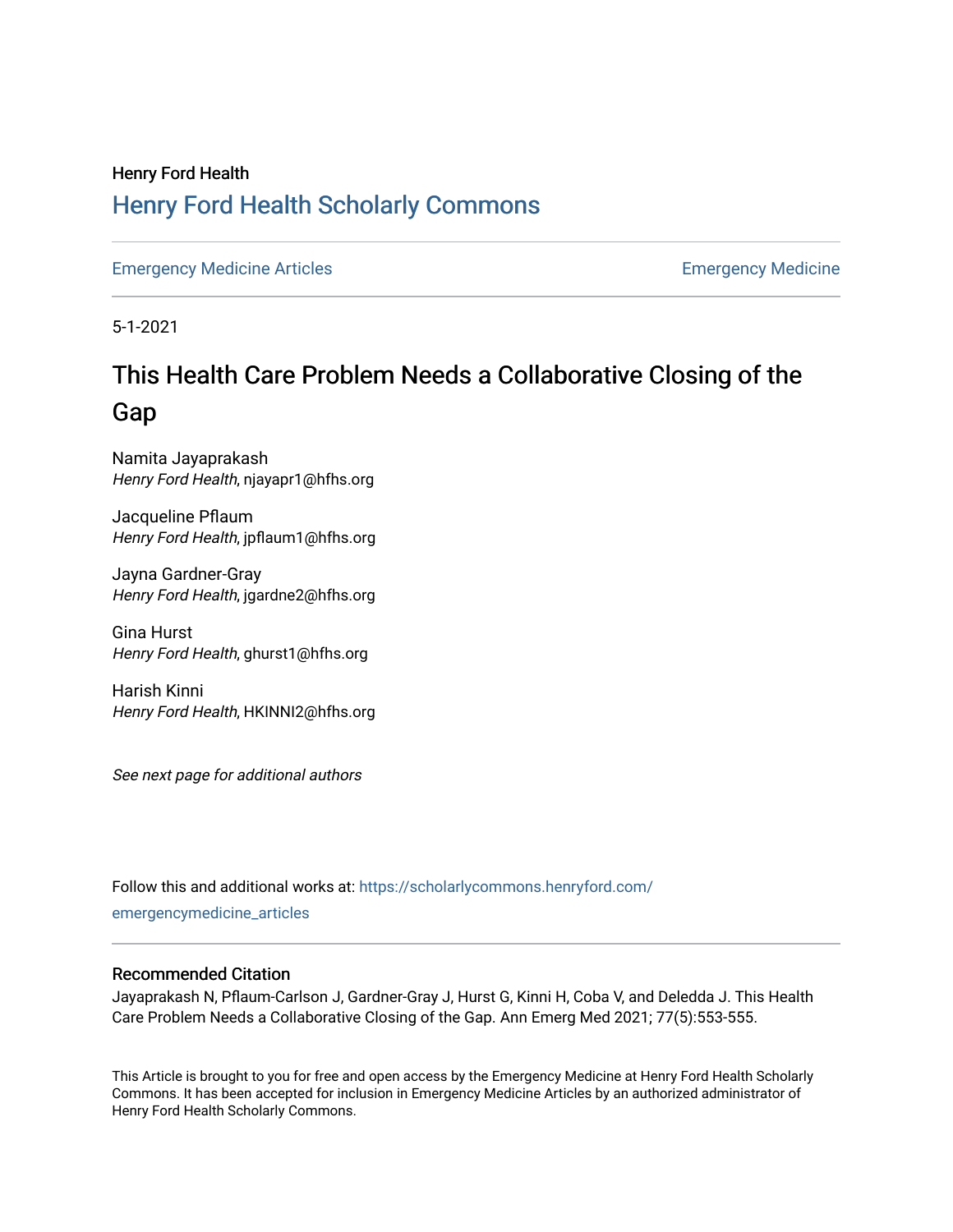#### Authors

Namita Jayaprakash, Jacqueline Pflaum, Jayna Gardner-Gray, Gina Hurst, Harish Kinni, Victor Coba, and John Deledda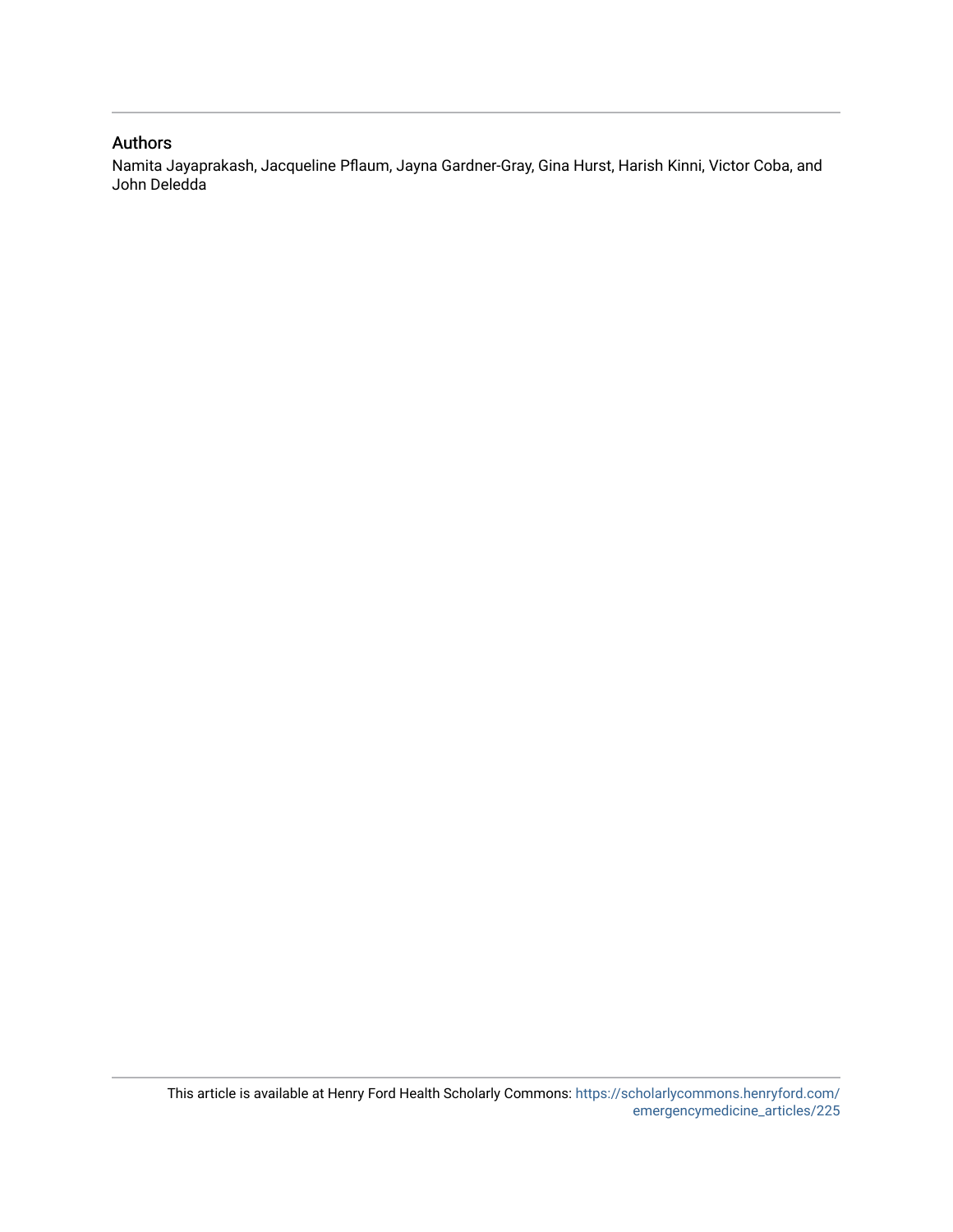physicians seeking certification are dependent on acceptance to other departments sponsoring designated emergency medicine spots, which are limited by philosophy, funding, and Accreditation Council for Graduate Medical Education resources. Moreover, a notable percentage of emergency physicians' interests favor early acute critical care versus the later aspects of intensive care. These different interests and needs should be recognized as opportunities to grow the specialties of both emergency medicine and critical care medicine.

The need to provide critical care in the ED is here. Expanding and standardizing resuscitation fellowships will help meet this demand. As more ED-ICU services are established $\degree$  to address critical care boarding, graduates of resuscitation fellowships will be ideal physicians to staff these models the critical care medicine and emergency physicians committed to ED-based critical care.

Ryan N. Barnicle, MD Scott D. Weingart, MD Department of Emergency Medicine Division of Emergency Critical Care Stony Brook University Hospital Stony Brook, NY

Alexander Bracey, MD Department of Emergency Medicine Albany Medical Center Albany, NY

David H. Gordon, MD Critical Care Medicine University of Maryland Medical Center Baltimore, MD

Neil K. Dasgupta, MD Department of Emergency Medicine Division of Emergency Critical Care Emergency Critical Care Nassau University Medical Center East Meadow, NY

Christina Lu, MD Department of Emergency Medicine Division of Emergency Critical Care Hartford Hospital Hartford, CT

Matthew B. Tichauer, MD Departments of Emergency Medicine and Critical Care Division of Emergency Critical Care

Hartford Hospital Hartford, CT

Luke J. Duncan, MD Division of Emergency Critical Care Departments of Emergency Medicine and Surgical Critical Care Albany Medical Center Albany, NY

Brian J. Wright, MD Departments of Emergency Medicine and Neurosurgery Division of Emergency Critical Care Stony Brook University Hospital Stony Brook, NY

<https://doi.org/10.1016/j.annemergmed.2020.12.015>

Funding and support: By Annals policy, all authors are required to disclose any and all commercial, financial, and other relationships in any way related to the subject of this article as per ICMJE conflict of interest guidelines (see [www.icmje.org\)](http://www.icmje.org). The authors have stated that no such relationships exist.

- 1. Jayaprakash N, Pfl[aum-Carlson J, Gardner-Gray J, et al. Critical care](http://refhub.elsevier.com/S0196-0644(20)31464-5/sref1) [delivery solutions in the emergency department: evolving models in](http://refhub.elsevier.com/S0196-0644(20)31464-5/sref1) [caring for ICU boarders.](http://refhub.elsevier.com/S0196-0644(20)31464-5/sref1) Ann Emerg Med. 2020;76:709-716.
- 2. [Mohr NM, Wessman BT, Bassin B, et al. Boarding of critically ill patients](http://refhub.elsevier.com/S0196-0644(20)31464-5/sref2) in the emergency department. [J Am Coll Emerg Physicians Open](http://refhub.elsevier.com/S0196-0644(20)31464-5/sref2). [2020;1:423-431](http://refhub.elsevier.com/S0196-0644(20)31464-5/sref2).
- 3. [Khan S, England P, Lee J, et al. The successes and challenges of](http://refhub.elsevier.com/S0196-0644(20)31464-5/sref3) [integrating emergency medicine with critical care medicine.](http://refhub.elsevier.com/S0196-0644(20)31464-5/sref3) Ann Emerg Med[. 2018;71:632-635.](http://refhub.elsevier.com/S0196-0644(20)31464-5/sref3)
- 4. [Strickler SS, Choi DJ, Singer DJ, et al. Emergency physicians in critical](http://refhub.elsevier.com/S0196-0644(20)31464-5/sref4) care: where are we now? [J Am Coll Emerg Physicians Open](http://refhub.elsevier.com/S0196-0644(20)31464-5/sref4). [2020;1:1062-1070.](http://refhub.elsevier.com/S0196-0644(20)31464-5/sref4)
- <span id="page-2-0"></span>5. Wessman BT, Mohr NM. Emergency department ICUs add value. Crit Care Med. 2020; [https://doi.org/10.1097/CCM.0000000000004708.](https://doi.org/10.1097/CCM.0000000000004708)

#### This Health Care Problem Needs a Collaborative Closing of the Gap

#### In reply:

We appreciate the interest of Dr. Barnicle et al in our article "Critical Care Delivery Solutions in the Emergency Department: Evolving Models in Caring for ICU Boarders." This article provides an overview of the complexities related to delivering critical care in the emergency department (ED).

We disagree with the interpretation of our article as describing "new models" in which dual-boarded emergency and critical physicians are essential to success. Our article is intended to describe existing and evolving models of delivery of critical care in the ED

Volume 77, No. 5 : May 2021 Mathematic State of Emergency Medicine 553

Downloaded for Anonymous User (n/a) at Henry Ford Hospital / Henry Ford Health System (CS North America) from ClinicalKey.com by<br>Elsevier on June 17, 2021. For personal use only. No other uses without permission. Copyright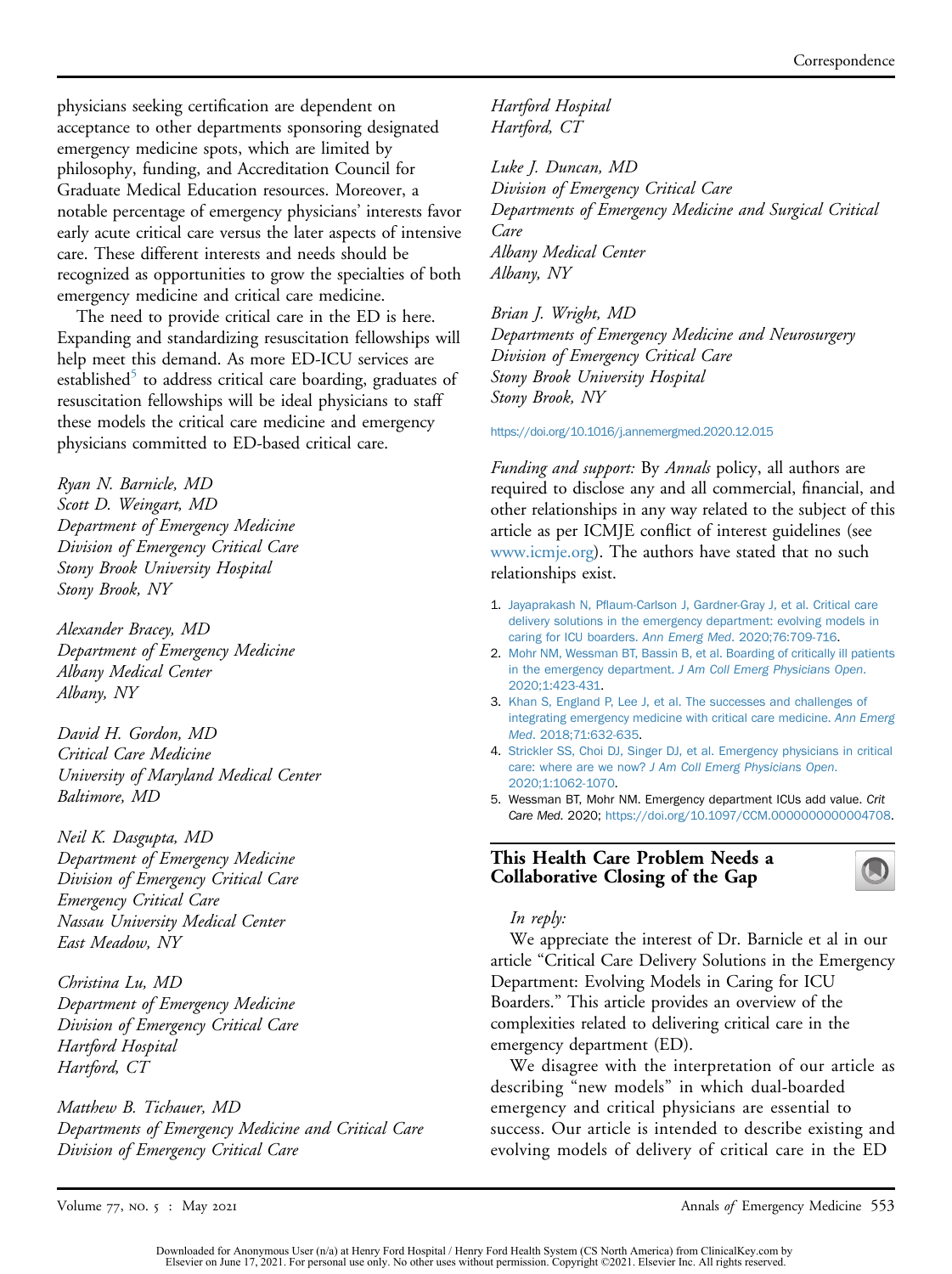for patients who have disposition decisions but because of the complex nature of boarding and crowding remain in the ED. In fact, the section "Consideration for Implementation of Models of Delivery of Critical Care in the ED" outlines the importance of conducting local needs assessments, reviewing investments and resources required, and accounting for availability of a workforce to support the selected model before an institution adopts a delivery of critical care in the ED model.

The growth of the subspecialty of Emergency Medicine - Critical Care Medicine (EM-CCM) represents the remarkable tenacity of emergency medicine to recognize a problem and reach out to others in the house of medicine to provide a solution. Before the formalization of the initial board certification pathway between the American Board of Emergency Medicine and American Board of Internal Medicine in 2011, resuscitation fellowships trained emergency physicians with an interest in critical care. Henry Ford Hospital trained many such fellows dating back to the 1990s, who have made significant contributions to delivery of critical care. The hard work of these graduates paved the way for future dual-boarded EM-CCM physicians. The subspecialty is young and to date there are 346 American Board of Emergency Medicine–certified subspecialists in critical care medicine through internal medicine, anesthesiology, and critical care medicine.<sup>[1](#page-3-0)</sup> This number has increased by 58 since the writing of our article and does not include the newly approved neurocritical care dual-training pathway. Dr. Barnicle et al highlight that resuscitation fellowships provide training to enhance the delivery of critical care in the first 12 to 24 hours. However, the dual-boarded EM-CCM physician possesses an additional skill set for delivery of longitudinal critical care. When applied in a timely manner, longitudinal critical care such as ventilator titration, transition to nonreceipt of insulin infusions in diabetic ketoacidosis, ensuring venous thromboembolism prophylaxis, and deescalating antimicrobials, for example, has the potential to significantly affect a patient's recovery from critical illness. $2-4$ 

Finally, Dr. Barnicle et al make a point to state that resuscitation fellowships are an emergency medicine solution to an emergency medicine problem. The recently published joint task force article between the American College of Emergency Physicians (ACEP) and Society of Critical Care Medicine highlights that mitigation strategies include ED solutions, resuscitation care unit solutions, and hospital

solutions. $5$  We wholeheartedly disagree that this is an emergency medicine problem or that the response should be limited to an emergency medicine solution. It is a health care problem in which the solution is best delivered by an interspecialty approach acknowledging that critical care should have no borders. It is time the house of medicine knocked down its walls and worked together.

Namita Jayaprakash, MB BcH BAO, MRCEM Jacqueline Pflaum-Carlson, MD Jayna Gardner-Gray, MD Gina Hurst, MD Harish Kinni, MD Department of Emergency Medicine Division of Pulmonary and Critical Care Medicine Henry Ford Hospital Detroit, MI

Victor Coba, MD Department of Emergency Medicine Surgical Critical Care Henry Ford Hospital Detroit, MI

John Deledda, MD Department of Emergency Medicine Henry Ford Hospital Detroit, MI

<https://doi.org/10.1016/j.annemergmed.2020.12.017>

Funding and support: By Annals policy, all authors are required to disclose any and all commercial, financial, and other relationships in any way related to the subject of this article as per ICMJE conflict of interest guidelines (see [www.icmje.org\)](http://www.icmje.org). The authors have stated that no such relationships exist.

- <span id="page-3-0"></span>1. American Board of Emergency Medicine. Subspecialties at a glace: January 2018. Available at: [https://www.abem.org/public/resources/](https://www.abem.org/public/resources/exam-certification-statistics) exam-certifi[cation-statistics.](https://www.abem.org/public/resources/exam-certification-statistics) Accessed December 22, 2020.
- <span id="page-3-1"></span>2. [Fuller BM, Ferguson IT, Mohr NM, et al. Lung-Protective Ventilation](http://refhub.elsevier.com/S0196-0644(20)31464-5/sref2) [Initiated in the Emergency Department \(LOV-ED\): a quasi](http://refhub.elsevier.com/S0196-0644(20)31464-5/sref2)[experimental, before-after trial.](http://refhub.elsevier.com/S0196-0644(20)31464-5/sref2) Ann Emerg Med. 2017;70:406-418. [e404.](http://refhub.elsevier.com/S0196-0644(20)31464-5/sref2)
- 3. [Gunnerson KJ, Bassin BS, Havey RA, et al. Association of an](http://refhub.elsevier.com/S0196-0644(20)31464-5/sref3) [emergency department](http://refhub.elsevier.com/S0196-0644(20)31464-5/sref3)–[based intensive care unit with survival and](http://refhub.elsevier.com/S0196-0644(20)31464-5/sref3) [inpatient intensive care unit admissions.](http://refhub.elsevier.com/S0196-0644(20)31464-5/sref3) JAMA Netw Open. 2019;2: [e197584.](http://refhub.elsevier.com/S0196-0644(20)31464-5/sref3)
- 4. [Haas NL, Whitmore SP, Cranford JA, et al. An emergency](http://refhub.elsevier.com/S0196-0644(20)31464-5/sref4) [department](http://refhub.elsevier.com/S0196-0644(20)31464-5/sref4)–[based intensive care unit is associated with decreased](http://refhub.elsevier.com/S0196-0644(20)31464-5/sref4) [hospital and intensive care unit utilization for diabetic ketoacidosis.](http://refhub.elsevier.com/S0196-0644(20)31464-5/sref4) J Emerg Med[. 2020;58:620-626](http://refhub.elsevier.com/S0196-0644(20)31464-5/sref4).